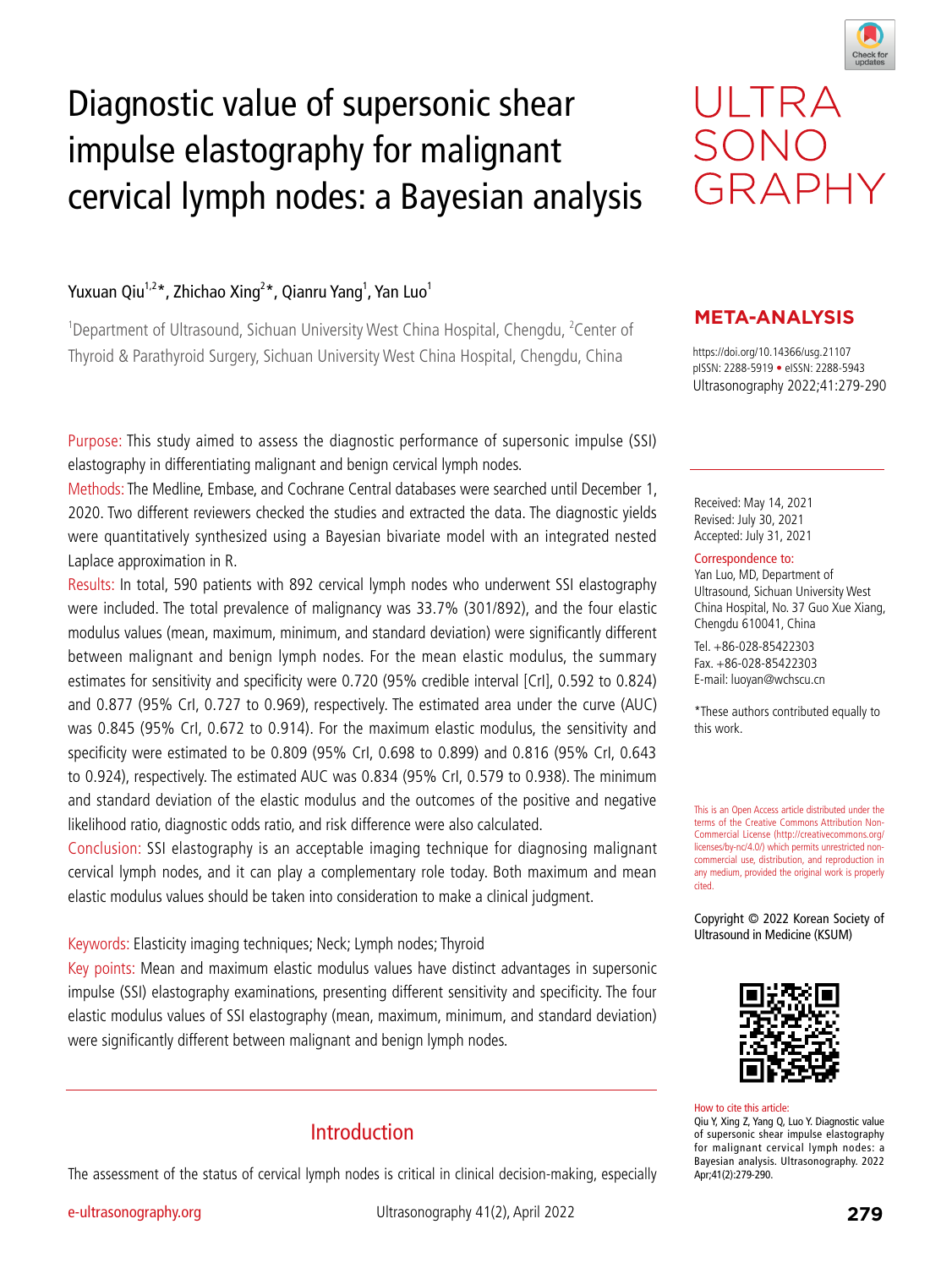in terms of whether they are malignant or benign. Cervical lymph node assessment can predict the prognosis and contribute to the management plans of patients with primary tumors in other places [1]. Conventional ultrasonography (US) is the first choice of imaging modality for diagnosing malignant cervical lymph nodes preoperatively. It can characterize the distribution and morphology of superficial lymph nodes, including their shape, border, internal structure, and vascularity [2]. However, there are no standardized criteria for US in the diagnosis of malignant lymph nodes with satisfactory sensitivity and specificity [3,4].

In recent years, US elastography has been introduced to measure the elasticity of lymph nodes, which is a parameter based on the strain or deformation in response to a physical force related to the degree of malignancy, as most malignancies reliably exhibit reduced elasticity and increased stiffness due to the nature of neoplastic growth [5]. Elastography can be divided into quasi-static elastography and shear wave elastography, including supersonic shear impulse (SSI) elastography and acoustic radiation force impulse (ARFI) elastography. Quasi-static elastography involves collecting numerical data with a quasi-static method, such as the elasticity score, which is a qualitative classification, and the strain index or the muscle-to-lymph node strain ratio, which are often considered as semiquantitative; this technique is widespread and has been extensively studied. A meta-analysis of quasistatic elastography demonstrated that the summary sensitivity and specificity for diagnosing superficial malignant lymph nodes were 0.74 and 0.90 for the elasticity score and 0.88 and 0.81 for the strain ratio, respectively [1]. SSI elastography is an objective and quantitative modality, which is less operator-dependent. SSI elastography analyzes tissue stiffness using the elastic modulus (kPa), which provides absolute quantification of lymph node elasticity [6], while ARFI uses the shear wave speed (m/s) for the quantitative analysis. In addition, SSI elastography does not require freehand compression, making it independent of the compression technique [6].

A previous systematic review reported that the sensitivity and specificity of shear wave elastography in the diagnosis of cervical lymph nodes were 0.81 and 0.85, respectively [3]. However, that study used the maximum elastic modulus for SSI and shear wave velocity (m/s) for ARFI as a cutoff value, and did not systematically provide results for the maximum, mean, minimum, and standard deviation (SD) values of the elastic modulus. Furthermore, studies of SSI elastography for evaluating cervical lymph nodes have been carried out in small and selected patient samples, and have had observational designs. Therefore, this study was conducted to provide new clinical evidence regarding differences in elastic modulus values using SSI elastography between malignant and benign cervical lymph nodes and the diagnostic performance of SSI

Yuxuan Qiu, et al.

elastography for diagnosing malignant cervical lymph nodes.

## Materials and Methods

This systematic review and meta-analysis of diagnostic test accuracy was conducted following the Preferred Reporting Items for Systematic Review and Meta-Analyses (PRISMA) extension for diagnostic test accuracy statement [7]. This systematic review and meta-analysis was registered with PROSPERO (https://www.crd.york. ac.uk/prospero/) with an ID of CRD42020165574.

#### Literature Search

A systematic search was conducted in PubMed, Embase, and Cochrane Library Central Register of Controlled Trials databases up to December 1, 2020. The search strategy employed Boolean logic to merge discrepant concepts and synonyms. The search terms were the following: (cervical lymph node OR neck lymph node OR cervical lymphadenopathy OR neck node OR cervical node) AND (elastography OR sonoelastography OR sonoelastography OR supersonic imaging OR supersonic shear imaging OR supersonic shear wave elastography OR supersonic shear-wave elastography). Two independent investigators first screened the title and abstract of each article. The references of the eligible articles and reviews were then screened.

## Eligibility Criteria

First, English studies or their subsets that reported SSI elastography data as a predictor of malignant cervical lymph nodes, were eligible for inclusion. Then, the final diagnoses of cervical lymph nodes were determined based on histopathology reports after surgery or fineneedle aspiration biopsy. The exclusion criteria were as follows: (1) articles that did not fall within the scope of this review; (2) review articles, editorials or letters, comments, and conference proceedings; (3) case reports or case series.

## Data Extraction

Descriptive data were extracted by one investigator and then confirmed by another researcher. The extracted descriptive data included the study characteristics (authors, year of publication, region, study design, duration of patient recruitment, and sample size), clinical characteristics (the number of lymph nodes, both benign and malignant, patient age, type of primary tumor, elastic modulus [kPa] and cutoff values), and diagnostic accuracy test characteristics. Two reviewers independently extracted the numerical data. Inconsistent extractions were resolved by consensus. When the data were not extractable, an attempt was made to contact the corresponding authors for additional data.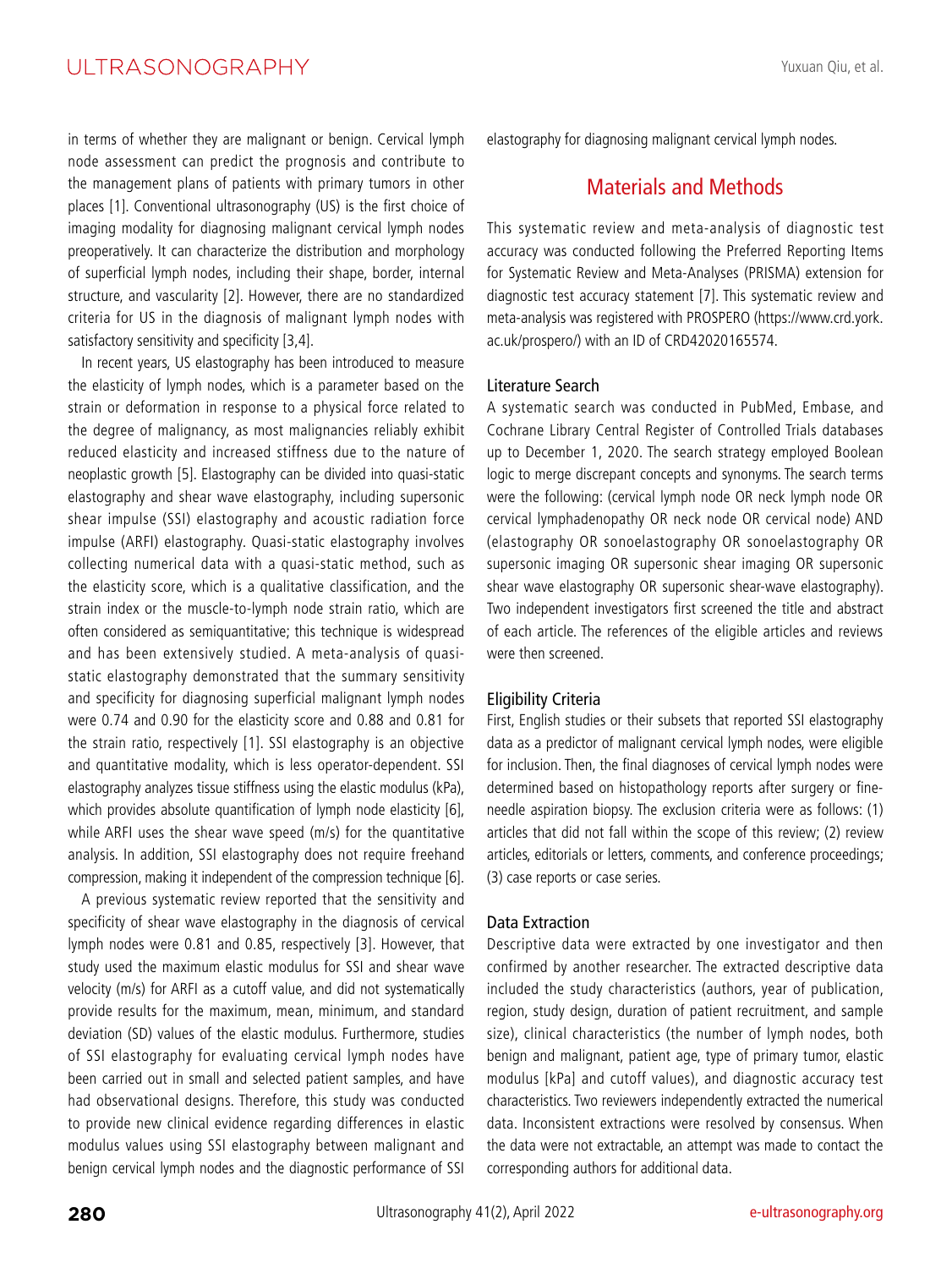## Quality Assessment

Two reviewers independently assessed the risk of bias and concerns about applicability based on the Quality Assessment of Diagnostic Accuracy Studies 2 (QUADAS-2) tool [8]. Discrepancies were resolved by consensus.

## Data Synthesis

For all mean, maximum, minimum, and SD values of the elastic modulus, the mean difference (MD) with a 95% confidence interval (CI) was analyzed. Heterogeneity was examined using the Q-test and the  $I^2$  statistic. When studies were heterogeneous (P<0.1 or I 2 >50%), a random effects model was used; otherwise, a fixed effects model was applied [9].

For diagnostic characteristics, a Bayesian bivariate model was implemented using integrated nested Laplace approximation (INLA) [10]. Accurate posterior marginal distributions for sensitivity and specificity, as well as all hyperparameters and covariates, were directly obtained by a bivariate model with no need for conventional Markov-chain Monte Carlo sampling [11,12]. Further, univariate estimates of sensitivity and specificity with 95% credible intervals (CrIs), as well as the summary receiver operating characteristic (SROC) curve, were directly available for interpretation. Moreover, the area under the receiver operating characteristic curve (AUC) values with 95% CrIs were calculated. The summary positive and negative likelihood ratios (LR+ and LR-, respectively) were calculated from the summary sensitivity and specificity estimates, and the same procedure was carried out for diagnostic odds ratios

(ORs) and risk difference (RD). Alternative models were compared using the deviance information criterion (DIC), with a lower DIC considered to be better. In model 1, the sensitivity and specificity were modeled in the bivariate model. Models 2, 3, and 4 indicate that the sensitivity and false-negative rate (1-specificity), falsepositive rate (1-sensitivity) and specificity, false-positive rate (1-sensitivity) and false-negative rate (1-specificity) were modeled in the bivariate model, respectively. The threshold effect was tested using Spearman correlations, and a P-value less than 0.05 was considered to indicate a significant threshold effect. Funnel plot asymmetry was also examined to enable a valid assessment of the extent and impact of publication and selective reporting bias in studies of diagnostic accuracy. Subgroup analyses were performed according to the study design (prospective or retrospective), age of included patients (over or less than the median age), histopathology (papillary thyroid cancer or other carcinoma), and prevalence of malignancy (over or less than the median rate).

All analyses were conducted using R software version 4.0.4 (R Foundation for Statistical Computing, Vienna, Austria; https://www. r-project.org) with the R package meta (4.18-2), meta4diag (2.0.8), and INLA (21.02.23) with their required packages.

## **Results**

## Literature Search and Study Characteristics

After excluding duplicate results and abstract screening, the full texts of potentially eligible publications were reviewed. After



Fig. 1. PRISMA diagram of study selection. SSI, supersonic shear imaging.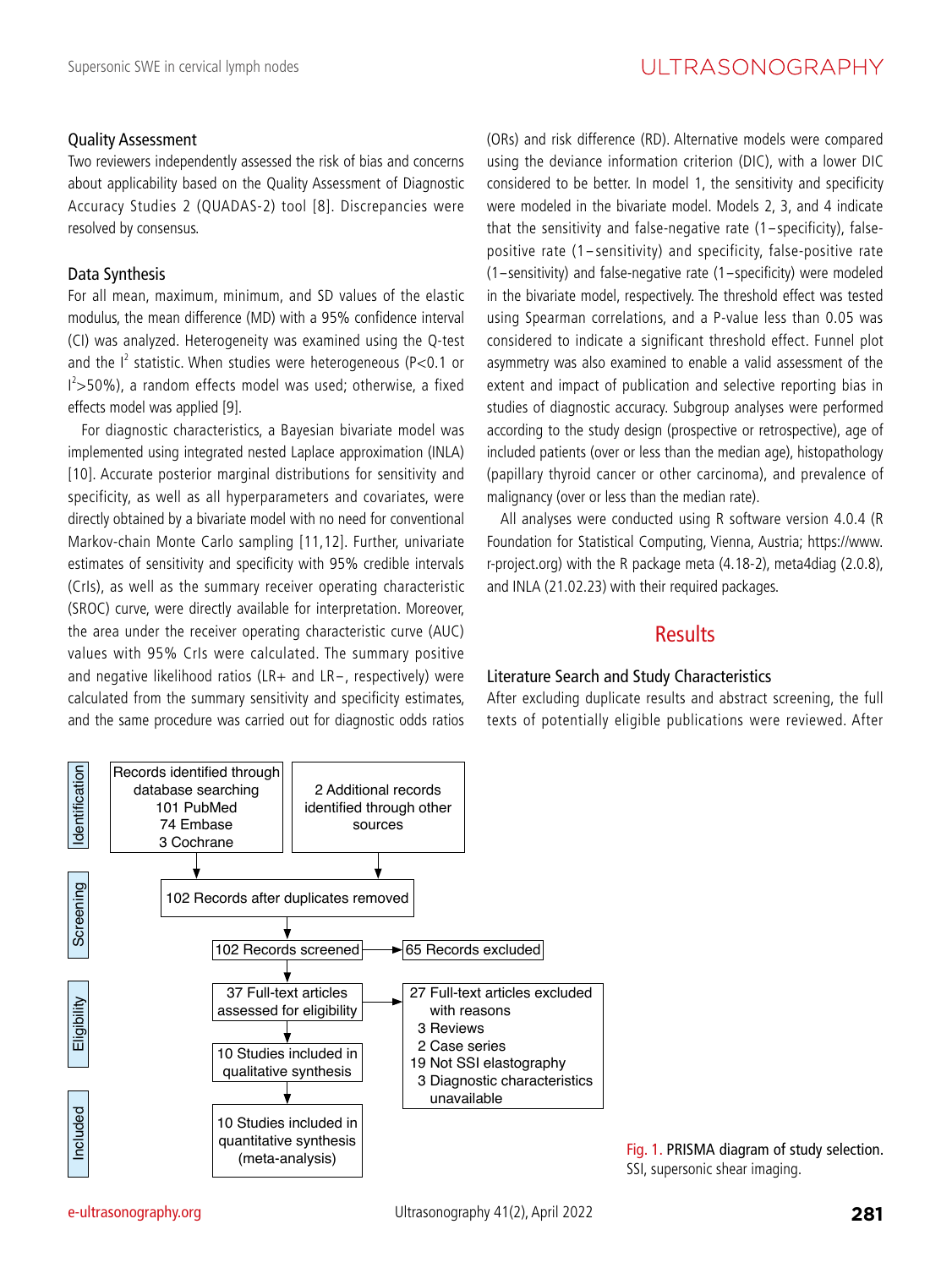applying the exclusion criteria, 10 studies were included in this systematic review. The study selection process is described in Fig. 1.

Ten eligible articles with 590 patients (333 women and 257 men) were included in the study [13-22]. Seven of them were designed

prospectively, and three had retrospective designs. Of 892 cervical lymph nodes, 301 (33.7%) were malignant. The prevalence of malignancy ranged from 19.5% to 60.7%, with a median of 29.7%. SSI elastography data included mean, maximum, minimum, and SD

| Study                              | Region       | Design        | Period                  | No. of<br>patients<br>(female/<br>male) | Age<br>(range,<br>year) | Prevalence (%)<br>of malignant<br>lymph nodes<br>(malignant/total) | Primary tumors (no. of lymph nodes)                                                                                                                                                                                                                                                                                                                                      | Cutoff value<br>of SSI index<br>(kPa)           |
|------------------------------------|--------------|---------------|-------------------------|-----------------------------------------|-------------------------|--------------------------------------------------------------------|--------------------------------------------------------------------------------------------------------------------------------------------------------------------------------------------------------------------------------------------------------------------------------------------------------------------------------------------------------------------------|-------------------------------------------------|
| Lo et al.<br>$(2019)$ [13]         | Taiwan       | Prospective   | 2015 Aug-<br>2016 Jan   | 109<br>(55/54)                          | 46<br>$(21 - 86)$       | 22.0<br>(24/109)                                                   | Oral cancer (6), nasopharyngeal cancer (3),<br>oropharyngeal cancer (2), hypopharyngeal<br>cancer (2), lymphomas (2), endometrial<br>cancer (2), melanoma (1), laryngeal cancer<br>(1), esophageal cancer (1), lung cancer (1),<br>prostate cancer (1), unknown primary cancer<br>(2)                                                                                    | Mean: 42                                        |
| Kang et al.<br>$(2019)$ [14]       | Korea        | Retrospective | 2016 Mar-<br>2018 Jan   | 127<br>(80/47)                          | 50.4<br>$(16 - 87)$     | 31.5<br>(41/130)                                                   | Papillary thyroid cancer (14),<br>lymphoproliferative malignancy (6), squamous<br>cell carcinoma (9), others (2)                                                                                                                                                                                                                                                         | Max: 54                                         |
| You et al.<br>$(2018)$ [15]        | China        | Prospective   | 2014 Aug-<br>2014 Nov   | 39<br>(27/12)                           | 45.6<br>$(15 - 67)$     | 24.8<br>(35/141)                                                   | Papillary thyroid cancer (35)                                                                                                                                                                                                                                                                                                                                            | Mean: 22.1<br>Max: 40.2<br>Min: 12.4<br>SD: 4.1 |
| Kim et al.<br>$(2018)$ [16]        | Korea        | Retrospective | 2016 Jan-<br>2017 Sep   | 43<br>(31/12)                           | 52.4<br>$(35 - 65)$     | 27.9<br>(12/43)                                                    | Papillary thyroid cancer (12)                                                                                                                                                                                                                                                                                                                                            | Mean: 23<br>Max: 37.5<br>Min: 11.7<br>SD: 6.9   |
| Chang et al.<br>$(2018)$ [17]      | China        | Prospective   | 2017 Apr-<br>2017 May   | 22<br>(17/5)                            | 45.6<br>$(25 - 70)$     | 19.5<br>(17/87)                                                    | Papillary thyroid cancer (17)                                                                                                                                                                                                                                                                                                                                            | Max: 29.2<br>SD: 3.45                           |
| Chen et al.<br>$(2018)$ [18]       | China        | Prospective   | 2014 Jun-<br>2016 Mar   | 62<br>(15/47)                           | 43.5<br>$(19 - 66)$     | 22.8<br>(26/114)                                                   | Nasopharyngeal carcinoma (26)                                                                                                                                                                                                                                                                                                                                            | Mean: 18.4<br>Max: 20.6<br>Min: 15.5            |
| Desmots et<br>al. (2016)<br>$[19]$ | France       | Prospective   | 2010 Apr-<br>2013 Oct   | 56<br>(25/31)                           | 49<br>$(25 - 84)$       | 48.4<br>(30/62)                                                    | Squamous cell carcinoma (16), papillary<br>thyroid carcinoma (4), non-keratinizing<br>nasopharyngeal carcinoma (1),<br>mucoepidermoid carcinoma (1), synovial<br>sarcoma (1), clear cell renal carcinoma (2),<br>angioimmunoblastic T-cell lymphoma (1),<br>diffuse large B-cell lymphoma (1), spindle<br>cell sarcoma (1), melanoma (1), malignant<br>paraganglioma (1) | Max: 31                                         |
| Jung et al.<br>$(2015)$ [20]       | Korea        | Retrospective | 2011 May-<br>2012 Dec   | 66<br>(50/16)                           | 45.2<br>(na)            | 60.7<br>(51/84)                                                    | Papillary thyroid cancer (51)                                                                                                                                                                                                                                                                                                                                            | Mean: 29<br>Max: 57<br>Min: 24                  |
| Choi et al.<br>$(2013)$ [21]       | Korea        | Prospective   | 2010 Oct-<br>2010 Oct   | 15<br>(7/8)                             | 54.2<br>$(38 - 73)$     | 50.7<br>(34/67)                                                    | Papillary thyroid carcinoma (10), salivary duct<br>carcinoma (2), ex pleomorphic adenoma of<br>the submandibular gland (1), melanoma of<br>the scalp (1), squamous cell carcinoma of the<br>hypopharynx (1) <sup>a)</sup>                                                                                                                                                | Max: 19.44                                      |
| Bhatia et al.<br>$(2012)$ [22]     | Hong<br>Kong | Prospective   | $2011$ Jan-<br>2011 Jun | 46<br>(23/23)                           | 58.5<br>$(7 - 74)$      | 56.4<br>(31/55)                                                    | Squamous cell carcinoma (11),<br>nasopharyngeal cancer (5), non-Hodgkin's<br>lymphoma (4), adenocarcinoma of the<br>lung (5), papillary thyroid cancer (5), poorly<br>differentiated cancer (1)                                                                                                                                                                          | Mean: 30.2<br>Max: 45                           |

Table 1. Characteristics of the included studies

SSI, supersonic shear imaging; Max, maximum; Min, minimum; SD, standard deviation; na, not reported.

a)Number of patients with various primary tumors.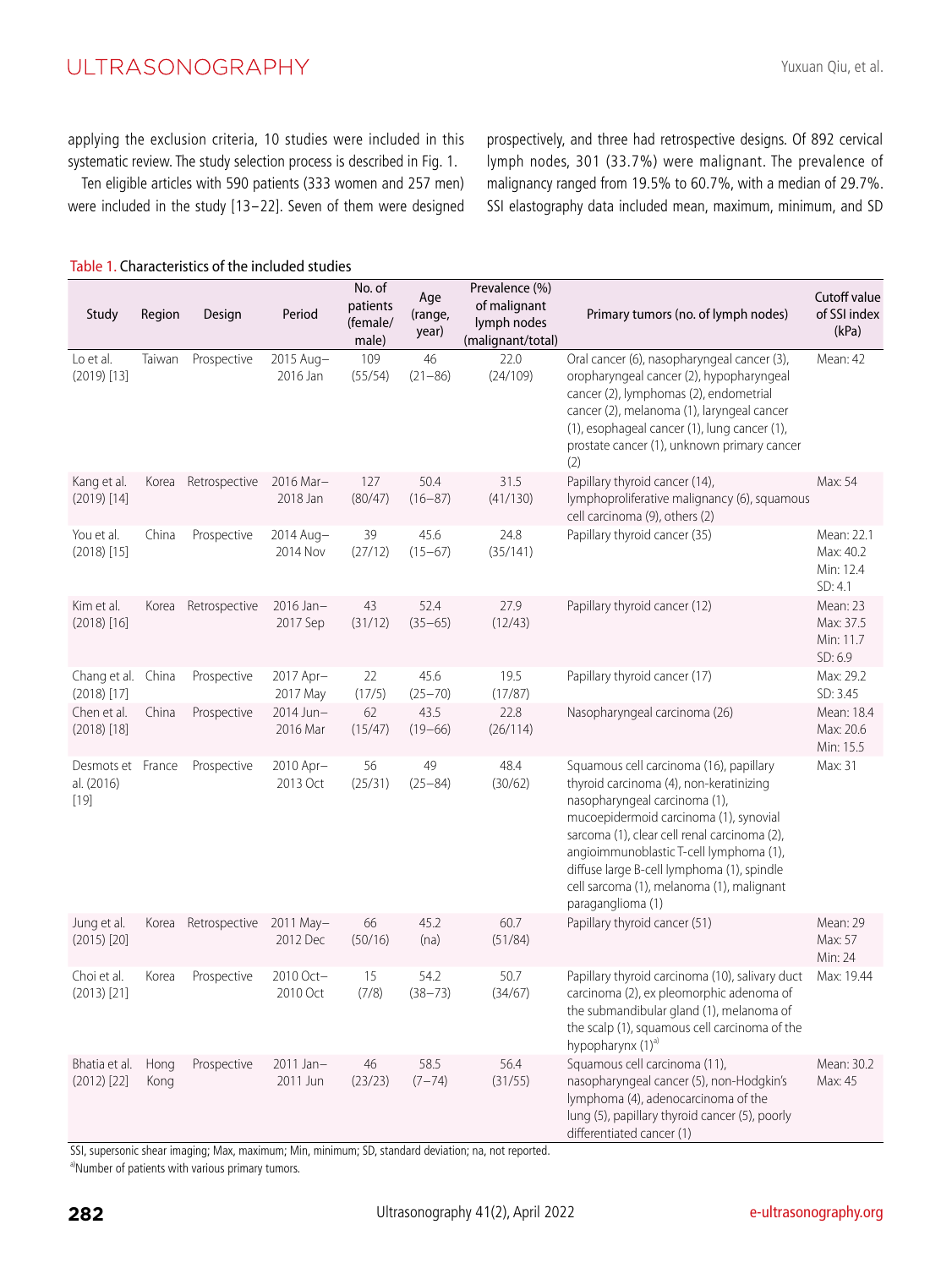values of the elastic modulus, which were provided in six, nine, four, and three articles, respectively. The detailed characteristics of the 10 included studies are summarized in Table 1.

## Risk of Bias

Two reviewers independently assessed the risk of bias and concerns about applicability based on the QUADAS-2 [8]. The results of the quality assessment using the QUADAS-2 tool are shown in Fig. 2. Overall, the applicability of the included studies was moderate to high, and all the studies satisfied at least four of the seven items.

#### Diagnostic Accuracy of Different Elastic Modulus Values

Comparisons of the mean, maximum, minimum, and SD values of the elastic modulus between malignant and benign lymph nodes are displayed in Fig. 3. The pooled differences of all elastic modulus values were statistically significant (P<0.05). However, the heterogenicity between studies could not be ignored.

For the mean elastic modulus, the summary estimates for sensitivity and specificity were 0.720 (95% CrI, 0.592 to 0.824) and 0.877 (95% CrI, 0.727 to 0.969), respectively. The summary estimates for LR+ and LR- were 5.79 (95% CrI, 4.02 to 12.49) and 0.31 (95% CrI, 0.23 to 0.47), respectively. The summary estimates for the diagnostic OR and RD were 16.87 (95% CrI, 11.17 to 55.39) and 0.58 (95% CrI, 0.47 to 0.72), respectively. The estimated AUC was 0.845 (95% CrI, 0.672 to 0.914). There was no threshold effect according to Spearman correlation analysis ( $P=0.064$ ). For the maximum elastic modulus, the summary estimates for sensitivity and specificity were 0.809 (95% CrI, 0.698 to 0.899) and 0.816 (95% CrI, 0.643 to 0.924), respectively. The summary estimates for LR+ and LR- were 5.78 (95% CrI, 3.15 to 11.82) and 0.24 (95% CrI, 0.13 to 0.34), respectively. The summary estimates for OR and RD were 27.67 (95% CrI, 11.15 to 65.75) and 0.67 (95% CrI, 0.54 to 0.76), respectively. The estimated AUC was 0.834 (95% CrI, 0.579

to 0.938). No threshold effect was found ( $P=0.699$ ). The details regarding the minimum and SD values of the elastic modulus are shown in Table 2. The corresponding forest and SROC plots are displayed in Figs. 4 and 5, respectively.

#### Subgroup Analysis

Data for the mean and maximum values of elastic modulus were divided into subgroups for further analysis. For thyroid cancer, the summary estimates for sensitivity and specificity were 0.741 (0.616-0.834) and 0.870 (0.583-0.979), respectively. The summary estimates for LR+ and LR- were 11.75 (95% CrI, 7.55 to 28.19) and 0.30 (95% CrI, 0.28 to 0.40), respectively. The summary

| QUADAS-2      |      |              | Risk of bias |   |   | Applicability concerns |   |   |   |  |  |
|---------------|------|--------------|--------------|---|---|------------------------|---|---|---|--|--|
| Study ID      |      | ⋒            | Ø            | ③ | ④ |                        | ® | ② | ③ |  |  |
| Lo            | 2019 | ⊙            | ⊙            | ⊙ | ☺ |                        | ⊙ | ⊙ | ☺ |  |  |
| Kang          | 2019 | ?            | ⊙            | ☺ | ☺ |                        | ⊙ | ☺ | ☺ |  |  |
| You           | 2018 | ⊙            | ⊙            | ☺ | ☺ |                        | ⊙ | ⊙ | ☺ |  |  |
| Kim           | 2018 | <sup>2</sup> | ☺            | ☺ | ☺ |                        | ☺ | ⊙ | ☺ |  |  |
| Chang         | 2018 | ☺            | ⊙            | ☺ | ⊙ |                        | ☺ | ⊙ | ☺ |  |  |
| Chen          | 2018 | ⊙            | ⊙            | ☺ | ☺ |                        | ☺ | ☺ | ☺ |  |  |
| Desmots 2016  |      | ☺            | ☺            | ☺ | ☺ |                        | ☺ | ☺ | ☺ |  |  |
| Jung          | 2015 | <sup>2</sup> | ☺            | ☺ | ☺ |                        | ☺ | ☺ | ☺ |  |  |
| Choi          | 2013 | ☺            | ⊙            | ☺ | ☺ |                        | ☺ | ☺ | ☺ |  |  |
| <b>Bhatia</b> | 2012 | ⊙            | ☺            | ☺ | ☺ |                        | ⊙ | ☺ | ☺ |  |  |

Low risk of bias or concern about applicability Unclear risk of bias or concern about applicability High risk of bias or concern about applicability

- $\circledR$ Patients selection
- $^{\circ}$ Index text
- $\circledcirc$ Reference standard
- $\overline{A}$ Flow and timing

Fig. 2. Quality assessment of the included studies according to the Quality Assessment of Diagnostic Accuracy Studies-2 (QUADAS-2) criteria.

| Table 2. Estimates of diagnostic accuracy from the included studies |  |  |
|---------------------------------------------------------------------|--|--|
|---------------------------------------------------------------------|--|--|

|      | SSI index No. of studies <sup>a)</sup> | <b>AUC</b><br>(95% Crl)    | Sensitivity<br>$(95%$ Crl $)$ | Specificity<br>(95% Crl)   | $LR+$<br>(95% Crl)       | $LR-$<br>(95% Crl)      | <b>OR</b><br>(95% Crl)      | <b>RD</b><br>(95% Crl)  | <b>Threshold</b><br>effect test<br>P-value |
|------|----------------------------------------|----------------------------|-------------------------------|----------------------------|--------------------------|-------------------------|-----------------------------|-------------------------|--------------------------------------------|
| Mean | 6                                      | 0.845<br>$(0.672 - 0.914)$ | 0.720<br>$(0.592 - 0.824)$    | 0.877<br>$(0.727 - 0.969)$ | 5.79<br>$(4.02 - 12.49)$ | 0.31<br>$(0.23 - 0.47)$ | 16.87<br>17-55.39)<br>(11.1 | 0.58<br>$(0.47 - 0.72)$ | 0.064                                      |
| Max  | 9                                      | 0.834<br>$(0.579 - 0.938)$ | 0.809<br>$(0.698 - 0.899)$    | 0.816<br>$(0.643 - 0.924)$ | 5.78<br>$(3.15 - 11.82)$ | 0.24<br>$(0.13 - 0.34)$ | 27.67<br>$(11.15 - 65.75)$  | 0.67<br>$(0.54 - 0.76)$ | 0.699                                      |
| Min  | 4                                      | 0.519<br>$(0.101 - 0.938)$ | 0.440<br>$(0.299 - 0.604)$    | 0.923<br>$(0.769 - 0.991)$ | 5.02<br>$(3.11 - 10.88)$ | 0.49<br>$(0.37 - 0.70)$ | 12.13<br>$(4.72 - 20.49)$   | 0.47<br>$(0.27 - 0.51)$ | 0.200                                      |
| SD.  |                                        | 0.816<br>$(0.477 - 0.891)$ | 0.782<br>$(0.511 - 0.921)$    | 0.857<br>$(0.727 - 0.958)$ | 4.97<br>$(4.79 - 5.59)$  | 0.29<br>$(0.27 - 0.29)$ | 17.06<br>$(16.72 - 20.40)$  | 0.60<br>$(0.60 - 0.63)$ | < 0.001                                    |

SSI, supersonic shear imaging; AUC, area under the summary receiver operating characteristic curve; CrI, credible interval; LR+, positive likelihood ratio; LR-, negative likelihood ratio; OR, diagnostic odds ratio; RD, risk difference; Max, maximum; Min, minimum; SD, standard deviation.

<sup>a)</sup>Due to the absence of data, Chan et al's study [17] was omitted from SSI index of Mean and Min.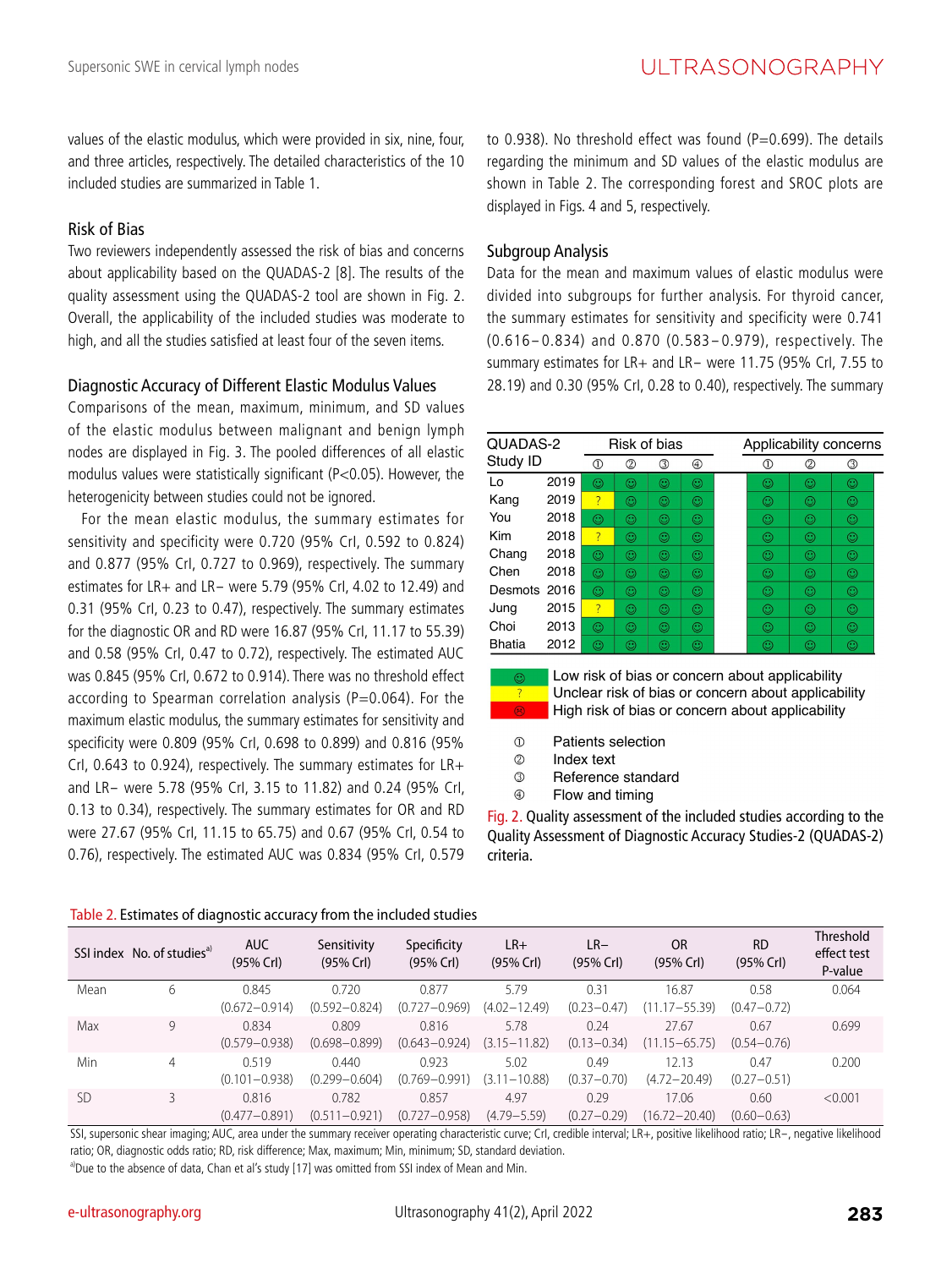|               |                | Metastatic                                                                                           |       | Benign           |       | Std. mean difference<br>Std. mean difference                 |        |
|---------------|----------------|------------------------------------------------------------------------------------------------------|-------|------------------|-------|--------------------------------------------------------------|--------|
| Study         |                | Mean±SD                                                                                              | Total | Mean±SD          | Total | Weight IV, random (95% CI)<br>IV, random $(95\% \text{ Cl})$ |        |
| Lo            | 2019           | 66.30±24.30                                                                                          | 24    | $41.40\pm26.50$  | 85    | 14.9% 0.95 (0.48 to 1.42)                                    |        |
| You           | 2018           | $30.60 \pm 14.90$                                                                                    | 35    | $14.00 + 6.60$   | 106   | 15.2% 1.77 (1.33 to 2.20)                                    |        |
| <b>Kim</b>    | 2018           | $37.10 \pm 19.50$                                                                                    | 12    | 11.80±5.30       | -31   | 11.5% 2.24 (1.41 to 3.07)                                    |        |
| Chang         | 2018           | $22.97 \pm 7.75$                                                                                     | 17    | $19.87 + 9.03$   | 70    | 14.3% 0.35 (-0.18 to 0.88)                                   |        |
| Chen          | 2018           | 22.40±13.20                                                                                          | 26    | 14.20±4.10       | 88    | 14.9% 1.13 (0.67 to 1.59)                                    |        |
| Jung          | 2015           | 67.93±62.52                                                                                          | 51    | 27.50±18.95      | 33    | 15.0% 0.80 (0.34 to 1.25)                                    |        |
| <b>Bhatia</b> | 2012           | 25.00±49.60                                                                                          | 31    | $21.40 \pm 7.70$ | 24    | 14.3% 0.09 (-0.44 to 0.63)                                   |        |
|               | Total (95% CI) | Heterogeneity: Tau <sup>2</sup> =0.3602; Chi <sup>2</sup> =38.45, df=6 (P<0.01); l <sup>2</sup> =84% | 196   |                  | 437   | 100.0% 1.02 (0.53 to 1.51)                                   | 3<br>2 |
|               |                |                                                                                                      |       |                  |       |                                                              |        |

A

|               |                | Metastatic                                                                                           |       | Benign            |       |        | Std. mean difference          | Std. mean difference           |
|---------------|----------------|------------------------------------------------------------------------------------------------------|-------|-------------------|-------|--------|-------------------------------|--------------------------------|
| Study         |                | Mean±SD                                                                                              | Total | Mean±SD           | Total |        | Weight IV, random (95% CI)    | IV, random $(95\% \text{ Cl})$ |
| Kang          | 2019           | 87.40±57.90                                                                                          | 41    | 42.80±30.10       | 89    | 12.3%  | 1.08 (0.69 to 1.48)           |                                |
| You           | 2018           | 58.70±25.70                                                                                          | 35    | $23.50 \pm 12.60$ | 106   | 11.7%  | 2.09 (1.63 to 2.54)           |                                |
| Kim           | 2018           | $50.50\pm35.60$                                                                                      | 12    | $23.70\pm 6.50$   | 31    | 8.8%   | 1.37 (0.63 to 2.10)           |                                |
| Chang         | 2018           | 32.72±10.21                                                                                          | 17    | 25.08±11.80       | 70    | 10.8%  | $0.66$ (0.12 to 1.20)         |                                |
| Chen          | 2018           | 31.60±22.70                                                                                          | 26    | $20.70 \pm 7.80$  | 88    | 11.7%  | $0.85(0.40 \text{ to } 1.30)$ |                                |
| Desmots 2016  |                | 72.00±59.00                                                                                          | 30    | $23.00+25.00$     | 32    | 10.9%  | 1.08 (0.55 to 1.62)           |                                |
| Jung          | 2015           | 79.61±71.23                                                                                          | 51    | $35.52 \pm 29.16$ | 33    | 11.7%  | $0.75(0.29)$ to 1.20)         |                                |
| Choi          | 2013           | 41.06±36.34                                                                                          | 34    | $14.22 + 4.19$    | 33    | 11.1%  | 1.02 (0.51 to 1.53)           |                                |
| <b>Bhatia</b> | 2012           | 42.20±72.50                                                                                          | -31   | $30.20 \pm 11.80$ | 24    | 10.9%  | $0.21$ (-0.32 to 0.75)        |                                |
|               | Total (95% CI) |                                                                                                      | 277   |                   | 506   | 100.0% | 1.01 (0.67 to 1.36)           |                                |
|               |                | Heterogeneity: Tau <sup>2</sup> =0.2112; Chi <sup>2</sup> =34.52, df=8 (P<0.01); l <sup>2</sup> =77% |       |                   |       |        |                               |                                |
| B             |                |                                                                                                      |       |                   |       |        |                               | 0<br>2                         |

|            |                | Metastatic                                                                                           |       | Benign        |       |        | Std. mean difference       | Std. mean difference                  |
|------------|----------------|------------------------------------------------------------------------------------------------------|-------|---------------|-------|--------|----------------------------|---------------------------------------|
| Study      |                | Mean±SD                                                                                              | Total | Mean±SD       | Total |        | Weight IV, random (95% CI) | IV, random (95% CI)                   |
| You        | 2018           | $11.90+9.10$                                                                                         | 35    | $8.30 + 5.70$ | 106   | 22.2%  | $0.53$ (0.15 to 0.92)      |                                       |
| <b>Kim</b> | 2018           | 11.30±22.60                                                                                          | 12    | $5.10 + 6.80$ | 31    | 16.8%  | $0.47$ (-0.21 to 1.14)     |                                       |
| Chang      | 2018           | $13.29 + 8.41$                                                                                       | 17    | 14.88±7.25    | 70    | 19.5%  | $-0.21$ ( $-0.74$ to 0.32) |                                       |
| Chen       | 2018           | 15.80±9.50                                                                                           | 26    | $8.20 + 4.50$ | 88    | 20.7%  | 1.26 (0.79 to 1.73)        |                                       |
| Jung       | 2015           | 48.49±47.21 51                                                                                       |       | 18.70±11.82   | 33    | 20.9%  | $0.79$ (0.33 to 1.24)      |                                       |
|            | Total (95% CI) |                                                                                                      | 141   |               | 328   | 100.0% | $0.58$ (0.12 to 1.04)      |                                       |
|            |                | Heterogeneity: Tau <sup>2</sup> =0.2070; Chi <sup>2</sup> =17.48, df=4 (P<0.01); l <sup>2</sup> =77% |       |               |       |        |                            |                                       |
|            |                |                                                                                                      |       |               |       |        |                            | 1.5<br>$-1.5$<br>$-0.5$<br>0.5<br>- 1 |

C

|            |                | Metastatic                                                                                          |       | Benign          |       | Std. mean difference       | Std. mean difference |
|------------|----------------|-----------------------------------------------------------------------------------------------------|-------|-----------------|-------|----------------------------|----------------------|
| Study      |                | Mean±SD                                                                                             | Total | Mean±SD         | Total | Weight IV, random (95% CI) | IV, random (95% CI)  |
| You        | 2018           | $10.20 + 5.00$                                                                                      | 35    | $3.40 \pm 2.60$ | 106   | 37.1% 2.02 (1.57 to 2.47)  |                      |
| <b>Kim</b> | 2018           | $7.80 + 4.90$                                                                                       | 12    | $4.10 + 1.70$   | 31    | 28.9% 1.24 (0.52 to 1.96)  |                      |
| Chang      | 2018           | $4.75 \pm 2.83$                                                                                     | 17    | $2.55 + 1.81$   | 70    | 34.0% 1.07 (0.51 to 1.62)  |                      |
|            | Total (95% CI) | Heterogeneity: Tau <sup>2</sup> =0.2383; Chi <sup>2</sup> =7.76, df=2 (P=0.02); l <sup>2</sup> =74% | 64    |                 | 207   | 100.0% 1.47 (0.83 to 2.12) | 2                    |

## D

Fig. 3. Mean differences between malignant and benign cervical lymph nodes according to the mean (A), maximum (B), minimum (C), and standard deviation (SD) (D) of the elastic modulus. CI, confidence interval.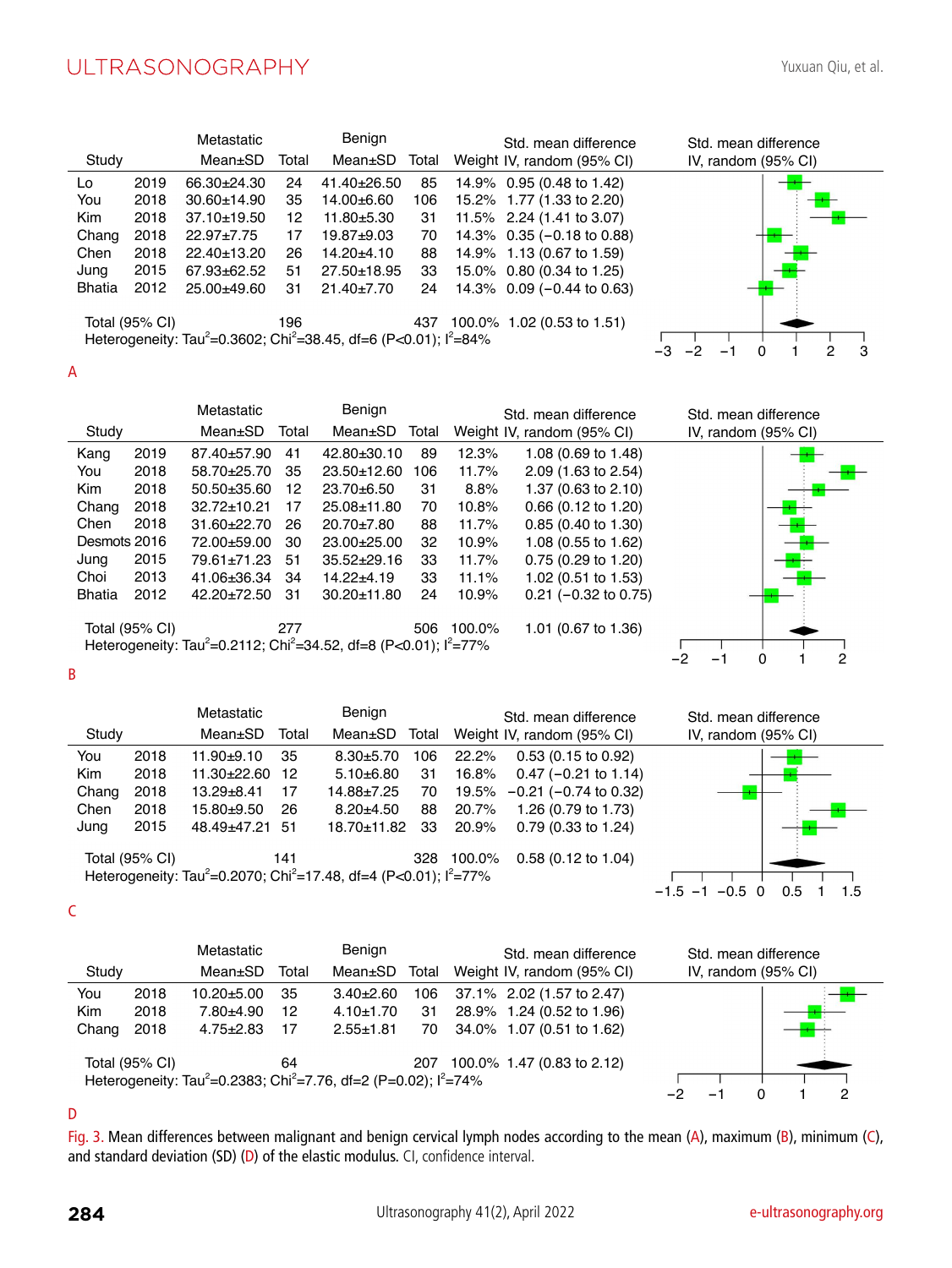| Study            | Sensitivity (95% Crl)            |             |     |     |         |     |   | Specificity (95% Crl)   |                |     |     |     |     |
|------------------|----------------------------------|-------------|-----|-----|---------|-----|---|-------------------------|----------------|-----|-----|-----|-----|
| Lo 2019          | $0.811(0.688 - 0.911)$           |             |     |     |         |     |   | $0.659(0.556 - 0.753)$  |                |     |     |     |     |
| You 2018         | $0.725(0.605 - 0.829)$           |             |     |     |         |     |   | $0.882(0.816 - 0.933)$  |                |     |     |     |     |
| Kim 2018         | $0.657(0.458 - 0.809)$           |             |     |     |         |     |   | $0.940(0.839 - 0.989)$  |                |     |     |     |     |
| Chen 2018        | $0.777(0.661 - 0.890)$           |             |     |     |         |     |   | $0.825(0.742 - 0.892)$  |                |     |     |     |     |
| <b>Jung 2015</b> | $0.777(0.672 - 0.862)$           |             |     |     |         |     |   | $0.705(0.542 - 0.833)$  |                |     |     |     |     |
| Bhatia 2012      | $0.501(0.323 - 0.662)$           |             |     |     |         |     |   | $0.975(0.889 - 0.999)$  |                |     |     |     |     |
| Estimate         | $0.720(0.592 - 0.824)$           |             |     |     |         |     |   | $0.877(0.727 - 0.969)$  |                |     |     |     |     |
| Α                |                                  | $\mathbf 0$ | 0.2 | 0.4 | 0.6     | 0.8 | 1 |                         | $\overline{0}$ | 0.2 | 0.4 | 0.6 | 0.8 |
| Study            | Sensitivity (95% Crl)            |             |     |     |         |     |   | Specificity (95% CrI)   |                |     |     |     |     |
| <b>Kang 2019</b> | $0.691(0.547 - 0.808)$           |             |     |     |         |     |   | $0.767(0.675 - 0.846)$  |                |     |     |     |     |
| <b>You 2018</b>  | $0.793(0.659 - 0.895)$           |             |     |     |         |     |   | $0.926(0.868 - 0.965)$  |                |     |     |     |     |
| Kim 2018         | $0.802(0.594 - 0.936)$           |             |     |     |         |     |   | $0.938(0.829 - 0.988)$  |                |     |     |     |     |
| Chang 2018       | $0.749(0.549 - 0.884)$           |             |     |     |         |     |   | $0.720(0.611 - 0.814)$  |                |     |     |     |     |
| Chen 2018        | $0.931(0.817 - 0.990)$           |             |     |     |         |     |   | $0.508(0.405 - 0.610)$  |                |     |     |     |     |
|                  | Desmots 2016 0.825 (0.691-0.920) |             |     |     |         |     |   | $0.754(0.599 - 0.874)$  |                |     |     |     |     |
| <b>Jung 2015</b> | $0.843(0.737 - 0.921)$           |             |     |     |         |     |   | $0.348(0.201 - 0.513)$  |                |     |     |     |     |
| Choi 2013        | 0.871 (0.750-0.954)              |             |     |     |         |     |   | $0.937(0.829 - 0.987)$  |                |     |     |     |     |
| Bhatia 2012      | $0.552(0.375 - 0.713)$           |             |     |     |         |     |   | $0.904(0.760 - 0.976)$  |                |     |     |     |     |
| Estimate         | $0.809(0.698 - 0.899)$           |             |     |     |         |     |   | $0.816(0.643 - 0.924)$  |                |     |     |     |     |
| B                |                                  | $\mathbf 0$ | 0.2 | 0.4 | 0.6     | 0.8 | 1 |                         | $\mathbf 0$    | 0.2 | 0.4 | 0.6 | 0.8 |
| Study            | Sensitivity (95% Crl)            |             |     |     |         |     |   | Specificity (95% CrI)   |                |     |     |     |     |
| You 2018         | $0.525(0.386 - 0.675)$           |             |     |     |         |     |   | $0.786(0.701 - 0.857)$  |                |     |     |     |     |
| Kim 2018         | $0.475(0.305 - 0.667)$           |             |     |     |         |     |   | $0.880(0.7521 - 0.955)$ |                |     |     |     |     |
| <b>Chen 2018</b> | $0.471(0.334 - 0.639)$           |             |     |     |         |     |   | 0.934 (0.873-0.973)     |                |     |     |     |     |
| <b>Jung 2015</b> | $0.305(0.185 - 0.432)$           |             |     |     |         |     |   | $0.978(0.899 - 0.999)$  |                |     |     |     |     |
| Estimate         | $0.440(0.299 - 0.604)$           |             |     |     |         |     |   | $0.923(0.769 - 0.991)$  |                |     |     |     |     |
| C                |                                  | 0           | 0.2 | 0.4 | $0.6\,$ | 0.8 | 1 |                         | 0              | 0.2 | 0.4 | 0.6 | 0.8 |
| Study            | Sensitivity (95% Crl)            |             |     |     |         |     |   | Specificity (95% Crl)   |                |     |     |     |     |
| You 2018         | $0.865(0.738 - 0.956)$           |             |     |     |         |     |   | $0.797(0.714 - 0.863)$  |                |     |     |     |     |
| Kim 2018         | $0.674(0.391 - 0.853)$           |             |     |     |         |     |   | $0.906(0.806 - 0.984)$  |                |     |     |     |     |
| Chang 2018       | $0.753(0.544 - 0.883)$           |             |     |     |         |     |   | $0.848(0.766 - 0.912)$  |                |     |     |     |     |
| Estimate         | $0.782(0.511 - 0.921)$           |             |     |     |         |     |   | $0.857(0.727 - 0.958)$  |                |     |     |     |     |
|                  |                                  | $\pmb{0}$   | 0.2 | 0.4 | 0.6     | 0.8 | 1 |                         | $\pmb{0}$      | 0.2 | 0.4 | 0.6 | 0.8 |



Fig. 4. Estimates of sensitivity and specificity for the mean (A), maximum (B), minimum (C), and standard deviation (D) of the elastic modulus. CrI, credible interval.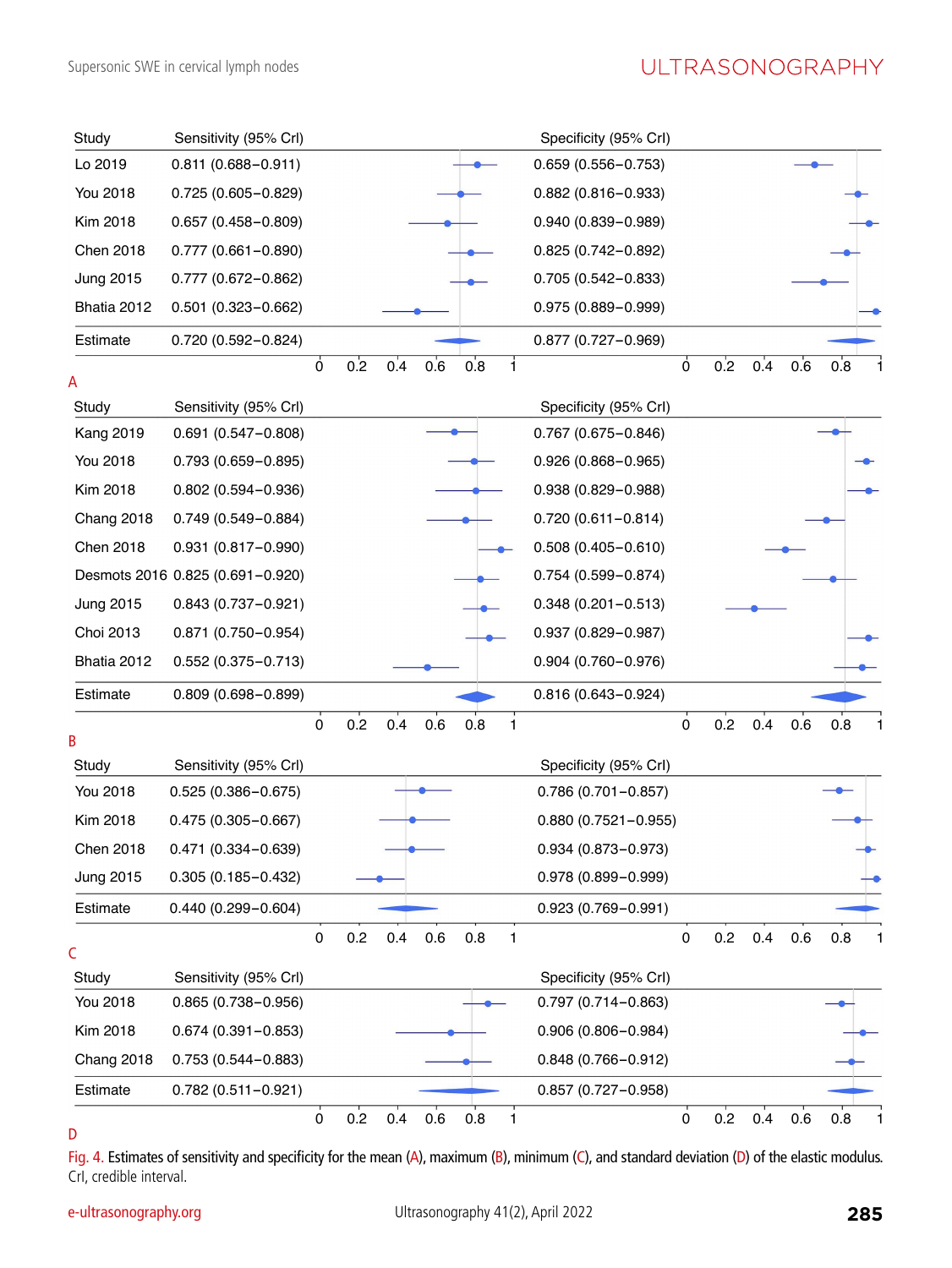| Index | Subgroups                    | No. of studies | MD (95% CI)             | $I^2(96)$ |
|-------|------------------------------|----------------|-------------------------|-----------|
| Mean  | Prospective                  | 5              | 11.24 (3.88 to 18.60)   | 83        |
|       | Retrospective                | $\overline{2}$ | 31.05 (16.66 to 45.44)  | 48        |
|       | Thyroid cancer               | $\overline{4}$ | 19.10 (6.70 to 31.51)   | 91        |
|       | Other cancer                 | $\mathcal{E}$  | 12.70 (0.62 to 24.78)   | 74        |
|       | Mean age $>50$               | $\overline{2}$ | 15.58 (-5.56 to 36.73)  | 76        |
|       | Mean age $\leq 50$           | 5              | 15.77 (7.02 to 24.51)   | 88        |
|       | Malignancy prevalence >29.7% | $\overline{2}$ | 21.94 (-14.15 to 58.03) | 88        |
|       | Malignancy prevalence ≤29.7% | 5              | 14.43 (6.55 to 22.31)   | 87        |
| Max   | Prospective                  | 6              | 22.57 (10.13 to 35.01)  | 87        |
|       | Retrospective                | 3              | 38.56 (26.89 to 50.23)  | $\Omega$  |
|       | Thyroid cancer               | $\overline{4}$ | 27.29 (8.21 to 46.36)   | 91        |
|       | Other cancer                 | 5              | 27.76 (12.63 to 42.89)  | 78        |
|       | Mean age $>50$               | $\overline{4}$ | 28.90 (17.74 to 40.06)  | 33        |
|       | Mean age $\leq 50$           | 5              | 26.92 (11.61 to 42.23)  | 91        |
|       | Malignancy prevalence >29.7% | 5              | 35.28 (23.12 to 47.45)  | 48        |
|       | Malignancy prevalence ≤29.7% | 4              | 19.39 (5.08 to 33.69)   | 90        |

Table 3. Subgroup analysis of the differences in SSI index values between malignant and benign lymph nodes

SSI, supersonic shear imaging; MD, mean difference; CI, confidence interval; Max, maximum.

| Table 4. Subgroup analysis of the differences in SSI index values between the diagnostic accuracy (sensitivity and specificity) |  |  |  |
|---------------------------------------------------------------------------------------------------------------------------------|--|--|--|
|                                                                                                                                 |  |  |  |

| Index | Subgroups                    | No. of studies | Sensitivity (95% Crl)  | Specificity (95% Crl)  |
|-------|------------------------------|----------------|------------------------|------------------------|
| Mean  | Prospective                  | $\overline{4}$ | $0.727(0.533 - 0.873)$ | $0.877(0.675 - 0.983)$ |
|       | Retrospective                | $\overline{2}$ | $0.739(0.539 - 0.867)$ | $0.863(0.170 - 0.998)$ |
|       | Thyroid cancer               | 3              | $0.741(0.616 - 0.834)$ | $0.870(0.583 - 0.979)$ |
|       | Other cancer                 | 3              | $0.721(0.436 - 0.909)$ | $0.892(0.466 - 1.000)$ |
|       | Mean age $>50$               | $\overline{2}$ | $0.509(0.276 - 0.774)$ | $0.975(0.892 - 0.999)$ |
|       | Mean age $\leq 50$           | $\overline{4}$ | $0.788(0.703 - 0.861)$ | $0.673(0.620 - 0.883)$ |
|       | Malignancy prevalence >29.7% | $\overline{2}$ | $0.601(0.253 - 0.876)$ | $0.811(0.343 - 0.992)$ |
|       | Malignancy prevalence ≤29.7% | $\overline{4}$ | $0.781(0.670 - 0.869)$ | $0.842(0.681 - 0.950)$ |
| Max   | Prospective                  | 6              | $0.836(0.647 - 0.953)$ | $0.838(0.667 - 0.940)$ |
|       | Retrospective                | 3              | $0.771(0.608 - 0.894)$ | $0.753(0.179 - 0.984)$ |
|       | Thyroid cancer               | $\overline{4}$ | $0.808(0.711 - 0.878)$ | $0.814(0.372 - 0.975)$ |
|       | Other cancer                 | 5              | $0.841(0.561 - 0.977)$ | $0.807(0.607 - 0.936)$ |
|       | Mean age $>50$               | $\overline{4}$ | $0.734(0.507 - 0.907)$ | $0.908(0.788 - 0.981)$ |
|       | Mean age $\leq 50$           | 5              | $0.845(0.756 - 0.922)$ | $0.673(0.402 - 0.875)$ |
|       | Malignancy prevalence >29.7% | 5              | $0.762(0.590 - 0.892)$ | $0.778(0.488 - 0.951)$ |
|       | Malignancy prevalence ≤29.7% | $\overline{4}$ | $0.856(0.657 - 0.984)$ | $0.814(0.535 - 0.964)$ |

SSI, supersonic shear imaging; CrI, credible interval; Max, maximum.

estimates for the OR and RD were 41.68 (95% CrI, 19.22 to 94.96) and 0.67 (95% CrI, 0.55 to 0.69), respectively. The estimated AUC was 0.768 (95% CrI, 0.381 to 0.859). A threshold effect was found (P<0.001). For the maximum elastic modulus value, the summary estimates for sensitivity and specificity were 0.808 (0.711-0.878) and 0.814 (0.372-0.975), respectively. The summary estimates for LR+ and LR- were 6.14 (95% CrI, 5.59 to 12.65) and 0.16 (95% CrI, 0.14 to 0.25), respectively. The summary estimates for the OR and RD were 39.04 (95% CrI, 22.35 to 87.87) and 0.72 (95% CrI, 0.64 to 0.80), respectively. The estimated AUC was 0.913 (95%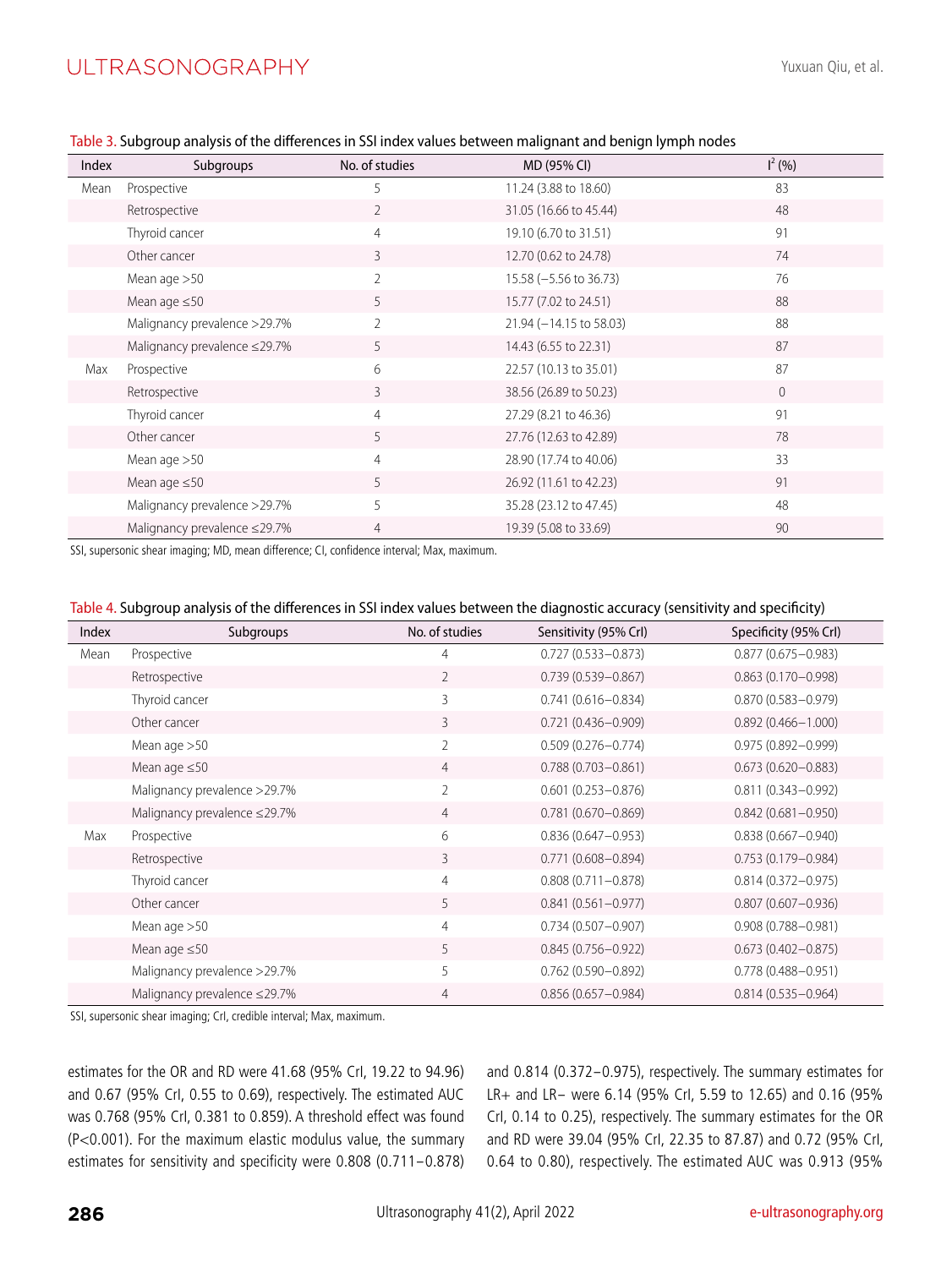

Fig. 5. Summary receiver operating characteristic (SROC) curves for the mean (A), maximum (B), minimum (C), and standard deviation (D) of the elastic modulus.

The SROC curve shows individual study posterior-point estimates (the size of each circle is proportional to the sample size for each study). The dashed elliptical boundary represents the 95% credible region for the summary estimates (closed diamond). The standard (black) and latent-class model analyses based on the conditional dependence model (blue) and the conditional independence model (red) are presented.

CrI,  $0.889$  to  $0.959$ ). No threshold effect was found (P=0.800). Additional subgroup analyses regarding study design, other cancers, age, and malignancy prevalence are shown in Tables 3 and 4.

## **Discussion**

The rising incidence of head and neck cancers requires better

operative imaging assessments of the neck region to facilitate surgical decision-making. As an emerging technology, SSI is a shear wave-based elastography technique that is based on the use of an acoustic radiation force to generate a shear wave [23]. ARFI is another technique in this category; however, these techniques are different in terms of the frame rate and the strength of the acoustic radiation force [23]. SSI generates superior impulses that induce and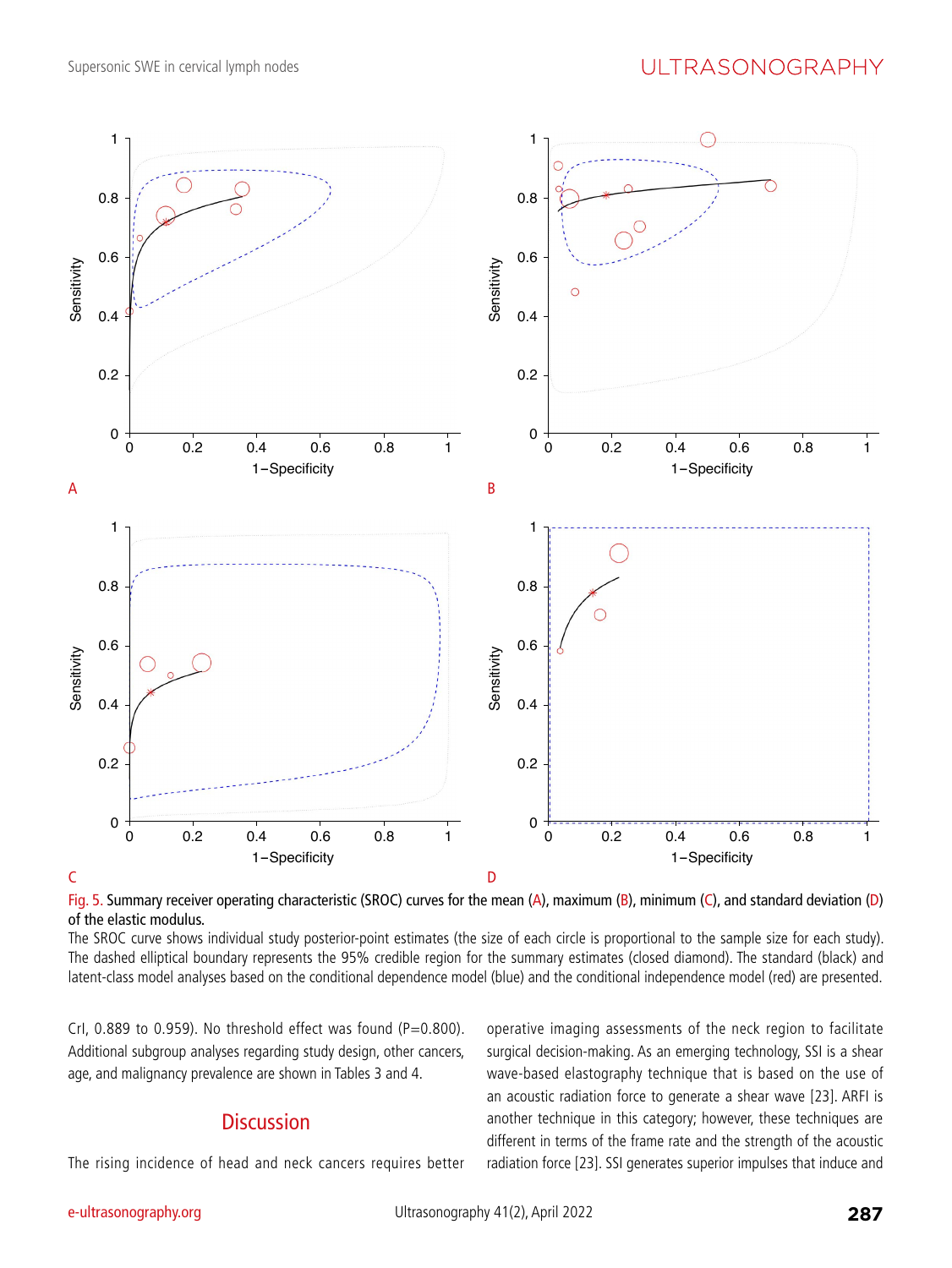amplify shear waves, which are then tracked throughout the entire window using ultrafast US tracking impulses, while ARFI generates an impulse with a single pushing beam [5,6]. As mentioned in a previous meta-analysis, shear wave elastography (including SSI and ARFI) is an acceptable imaging method for diagnosing malignant cervical lymph nodes, with a sensitivity of 0.81 (95% CI, 0.72 to 0.88) and a specificity of 85% (95% CI, 0.70 to 0.93) [3]. However, the results of SSI elastography from the subgroup analysis showed a sensitivity of 0.80 (95% CI, 0.69 to 0.91) and a specificity of 0.84 (95% CI, 0.67 to 1.00), although only four original articles were included. In addition, the previous meta-analysis only considered the diagnostic performance of the maximum elastic modulus value.

The current systematic review and meta-analysis first summarized the differences of elastic modulus values (mean, maximum, minimum, and SD) between malignant and benign cervical lymph nodes. Although all elastic modulus values were significantly different, heterogeneity was also obvious. No difference was found between malignant and benign cervical lymph nodes in 28.6% (2/7) of the articles for the mean elastic modulus, 11.1% (1/9) for the maximum elastic modulus, 60% (3/5) for the minimum elastic modulus, and 0% (0/3) for the SD of the elastic modulus. These findings indicate that not all parts of malignant lymph nodes were always significantly stiffer than benign lymph nodes, especially for the softest parts. Of course, according to these results, the fact that the maximum elastic modulus of malignant and benign lymph nodes was significantly different should be undisputed, and this finding aligns with the hypothesis that the heterogeneous histology of lymph node metastasis is more accurately reflected by the maximum value for detecting focal cortical metastasis or metastasis where the lymph node is entirely replaced by tumor cells [19,21]. It can also be concluded that the variation in the elastic modulus inside the malignant lymph nodes was significantly larger than that in the benign lymph nodes. Bhatia et al. also found that malignant lymph nodes were more likely to have heterogeneous elasticity, even when the nodes appeared uniform on US [22]. Nonetheless, the present results for the MD between malignant and benign cervical lymph nodes regarding each elastic modulus value could be helpful for building a future consensus about cutoff values.

According to the present meta-analysis, the mean elastic modulus showed potential superiority relative to the maximum elastic modulus regarding AUC (0.845 vs. 0.834), but the mean elastic modulus had lower sensitivity (0.720 vs. 0.809) and higher specificity (0.877 vs. 0.816). However, this difference might have resulted from a different number of included articles and different tumors, and more importantly, no direct evidence was provided. Many previous articles reported comparisons between the mean and maximum elastic modulus values. Bhatia et al. [22] reported the

same AUC 0.77 for both mean and maximum elastic modulus values; however, they had distinct advantages regarding sensitivity (0.484 vs. 0.419) and specificity (0.918 vs. 1.000). Chen et al. [18] found the same trend as in the present study; that is, the AUC of the mean elastic modulus was higher than that of the maximum value (0.879 vs. 0.819), but the sensitivity and specificity were possibly lower (0.846 vs. 1.000) and higher (0.830 vs. 0.500), respectively. Another article by Jung et al. [20] also reported data supporting the findings of the present study that the mean elastic modulus had a higher AUC (0.748 vs. 0.738), lower sensitivity (0.7647 vs. 0.8431), and higher specificity (0.6667 vs. 0.3030). Therefore, the choice between different elastic modulus should depend on the situation and actual primary carcinoma. According to the present results, the mean elastic modulus might be more suitable for usual screening while the maximum elastic modulus might be more useful in preoperative evaluations. Meanwhile, the European Federation for Ultrasound in Medicine and Biology guidelines and recommendations suggest that elastography is unlikely to be suitable for the differential diagnosis, but is more likely to be useful for targeting malignant lymph nodes for fine-needle aspiration if multiple lymph nodes are present [24,25]. The heterogeneity inside metastatic lymph nodes, represented as the SD of the elastic modulus, was also a good parameter for distinguishing malignant and benign lymph nodes; however, further assessments should be conducted in the future, since only three articles reported this value.

A subgroup analysis showed that the diagnostic performance of SSI for lymph node metastasis from thyroid cancer was not significantly different from its performance for other cancers. The intrinsic curvature of the neck and the superficial location of cervical lymph nodes can cause an inhomogeneous stress distribution in the field of observation, although primary thyroid cancer would have advantages in SSI due to its hardness [14,22]. In addition, the older subgroups showed a trend for lower sensitivity, but higher specificity for both mean and maximum elastic modulus values. Older age is usually a risk factor for early metastasis or recurrence, especially for head and neck cancers [26], and elderly patients were more likely to have been selected for fine-needle biopsy at an early stage, which could have contributed to a higher false-negative rate [26,27]. Differences in trends in diagnostic performance according to age could be further investigated by direct comparisons.

Considering that the available studies were all studies with small samples and potential selection bias, a summarized meta-analysis is necessary to elicit results close to the truth. The use of Bayesian theory rather than the  $I^2$  method to assess heterogeneity is more precise according to the PRISMA extension for diagnostic test accuracy statement [7]. However, the present meta-analysis has the following limitations. First, only 10 articles were included, and not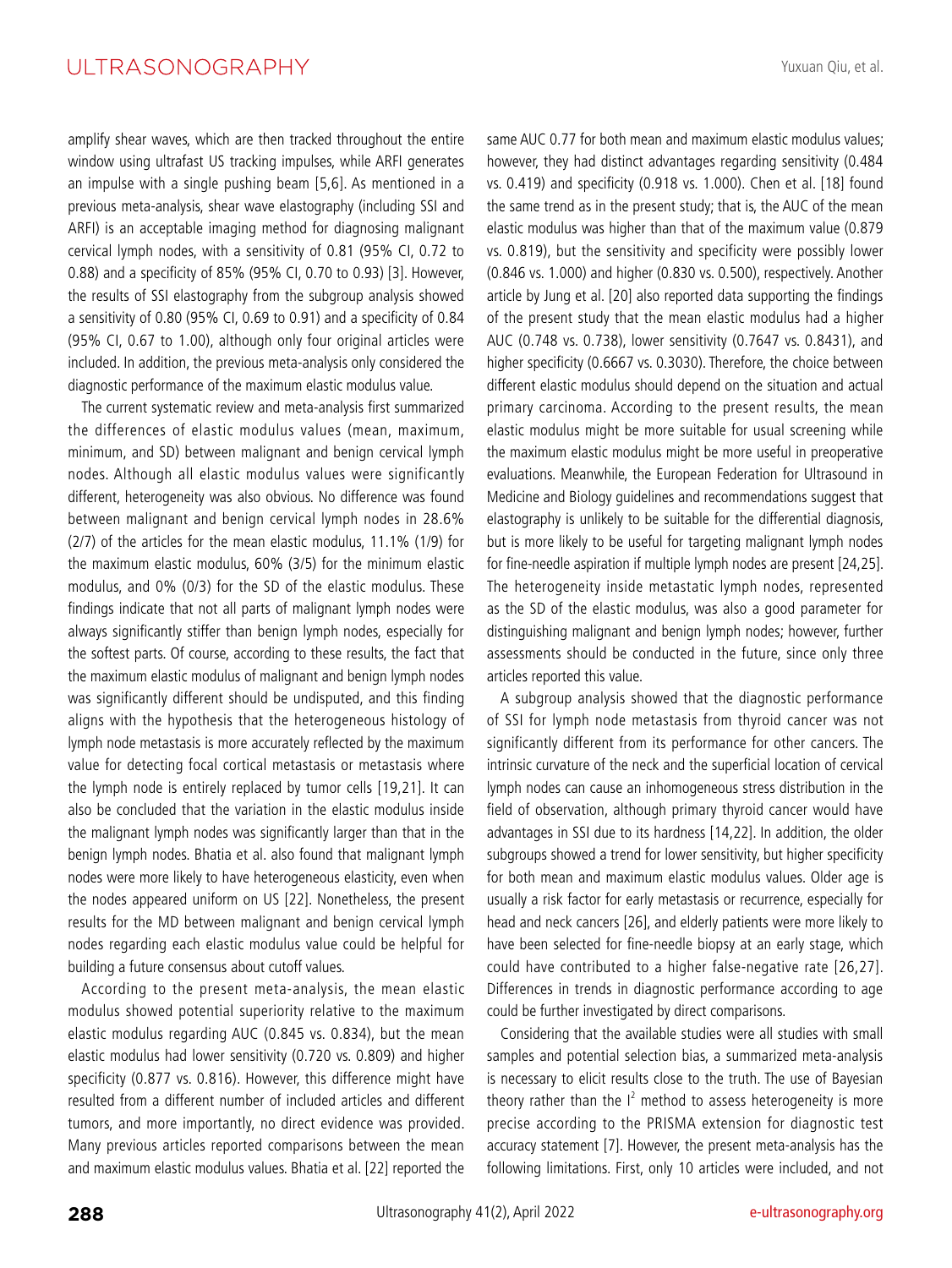all articles provided data for all four elastic modulus values, which made it impossible to compare the outcomes directly. Secondly, mixed primary carcinomas still contributed to the bias in the present analysis, and it is hoped that further studies will focus on a single tumor type to improve the better validity.

SSI is an acceptable imaging technology for diagnosing malignant cervical lymph nodes and can play a complementary role currently. Both maximum and mean elastic modulus values should be taken into consideration to make a clinical judgment.

ORCID: Yuxuan Qiu: https://orcid.org/0000-0002-5467-6466

## Author Contributions

Conceptualization: Qiu Y, Luo Y. Data acquisition: Qiu Y, Xing Z, Yang Q. Data analysis or interpretation: Qiu Y, Xing Z. Drafting of the manuscript: Qiu Y, Xing Z. Critical revision of the manuscript: Yang Q, Luo Y. Approval of the final version of the manuscript: all authors.

## Conflict of Interest

No potential conflict of interest relevant to this article was reported.

## References

- 1. Ying L, Hou Y, Zheng HM, Lin X, Xie ZL, Hu YP. Real-time elastography for the differentiation of benign and malignant superficial lymph nodes: a meta-analysis. Eur J Radiol 2012;81:2576-2584.
- 2. Esen G. Ultrasound of superficial lymph nodes. Eur J Radiol 2006;58:345-359.
- 3. Suh CH, Choi YJ, Baek JH, Lee JH. The diagnostic performance of shear wave elastography for malignant cervical lymph nodes: a systematic review and meta-analysis. Eur Radiol 2017;27:222-230.
- 4. Leboulleux S, Girard E, Rose M, Travagli JP, Sabbah N, Caillou B, et al. Ultrasound criteria of malignancy for cervical lymph nodes in patients followed up for differentiated thyroid cancer. J Clin Endocrinol Metab 2007;92:3590-3594.
- 5. Saadi R, LaRusso S, Vijay K, Goldenberg D. Elastography as a potential modality for screening cervical lymph nodes in patients with papillary thyroid cancer: a review of literature. Ear Nose Throat J 2018;97:31-39.
- 6. Choi YJ, Lee JH, Baek JH. Ultrasound elastography for evaluation of cervical lymph nodes. Ultrasonography 2015;34:157-164.
- 7. McInnes MD, Moher D, Thombs BD, McGrath TA, Bossuyt PM; PRISMA-DTA Group, et al. Preferred reporting items for a systematic review and meta-analysis of diagnostic test accuracy studies: the PRISMA-DTA statement. JAMA 2018;319:388-396.
- 8. Whiting PF, Rutjes AW, Westwood ME, Mallett S, Deeks JJ, Reitsma JB, et al. QUADAS-2: a revised tool for the quality assessment of

diagnostic accuracy studies. Ann Intern Med 2011;155:529-536.

- 9. Higgins JP, Thompson SG, Deeks JJ, Altman DG. Measuring inconsistency in meta-analyses. BMJ 2003;327:557-560.
- 10. Rue H, Martino S, Chopin N. Approximate Bayesian inference for latent Gaussian models by using integrated nested Laplace approximations. J R Stat Soc Series B Stat Methodol 2009;71:319- 392.
- 11. Guo J, Riebler A, Rue H. Bayesian bivariate meta-analysis of diagnostic test studies with interpretable priors. Stat Med 2017;36:3039-3058.
- 12. Simpson D, Rue H, Riebler A, Martins TG, Sorbye S. Penalising model component complexity: a principled, practical approach to constructing priors. Stat Sci 2017;32:1-28.
- 13. Lo WC, Hsu WL, Wang CT, Cheng PW, Liao LJ. Incorporation of shear wave elastography into a prediction model in the assessment of cervical lymph nodes. PLoS One 2019;14:e0221062.
- 14. Kang HJ, Seo M, Sohn YM, Yun SJ, Min SY, You MW, et al. Comparison of diagnostic performance of B-mode ultrasonography and shear wave elastography in cervical lymph nodes. Ultrasound Q 2019;35:290-296.
- 15. You J, Chen J, Xiang F, Song Y, Khamis S, Lu C, et al. The value of quantitative shear wave elastography in differentiating the cervical lymph nodes in patients with thyroid nodules. J Med Ultrason (2001) 2018;45:251-259.
- 16. Kim HJ, Choi IH, Jin SY, Park HK, Byun DW, Suh K, et al. Efficacy of shear-wave elastography for detecting postoperative cervical lymph node metastasis in papillary thyroid carcinoma. Int J Endocrinol 2018;2018:9382649.
- 17. Chang W, Tang L, Lu C, Wu M, Chen M. Shear wave elastography in the evaluation of level VI lymph nodes in papillary thyroid carcinoma: combined with gray-scale ultrasound ex vivo. BMC Cancer 2018;18:1001.
- 18. Chen BB, Li J, Guan Y, Xiao WW, Zhao C, Lu TX, et al. The value of shear wave elastography in predicting for undiagnosed small cervical lymph node metastasis in nasopharyngeal carcinoma: a preliminary study. Eur J Radiol 2018;103:19-24.
- 19. Desmots F, Fakhry N, Mancini J, Reyre A, Vidal V, Jacquier A, et al. Shear wave elastography in head and neck lymph node assessment: image quality and diagnostic impact compared with B-mode and Doppler ultrasonography. Ultrasound Med Biol 2016;42:387-398.
- 20. Jung WS, Kim JA, Son EJ, Youk JH, Park CS. Shear wave elastography in evaluation of cervical lymph node metastasis of papillary thyroid carcinoma: elasticity index as a prognostic implication. Ann Surg Oncol 2015;22:111-116.
- 21. Choi YJ, Lee JH, Lim HK, Kim SY, Han MW, Cho KJ, et al. Quantitative shear wave elastography in the evaluation of metastatic cervical lymph nodes. Ultrasound Med Biol 2013;39:935-940.
- 22. Bhatia KS, Cho CC, Tong CS, Yuen EH, Ahuja AT. Shear wave elasticity imaging of cervical lymph nodes. Ultrasound Med Biol